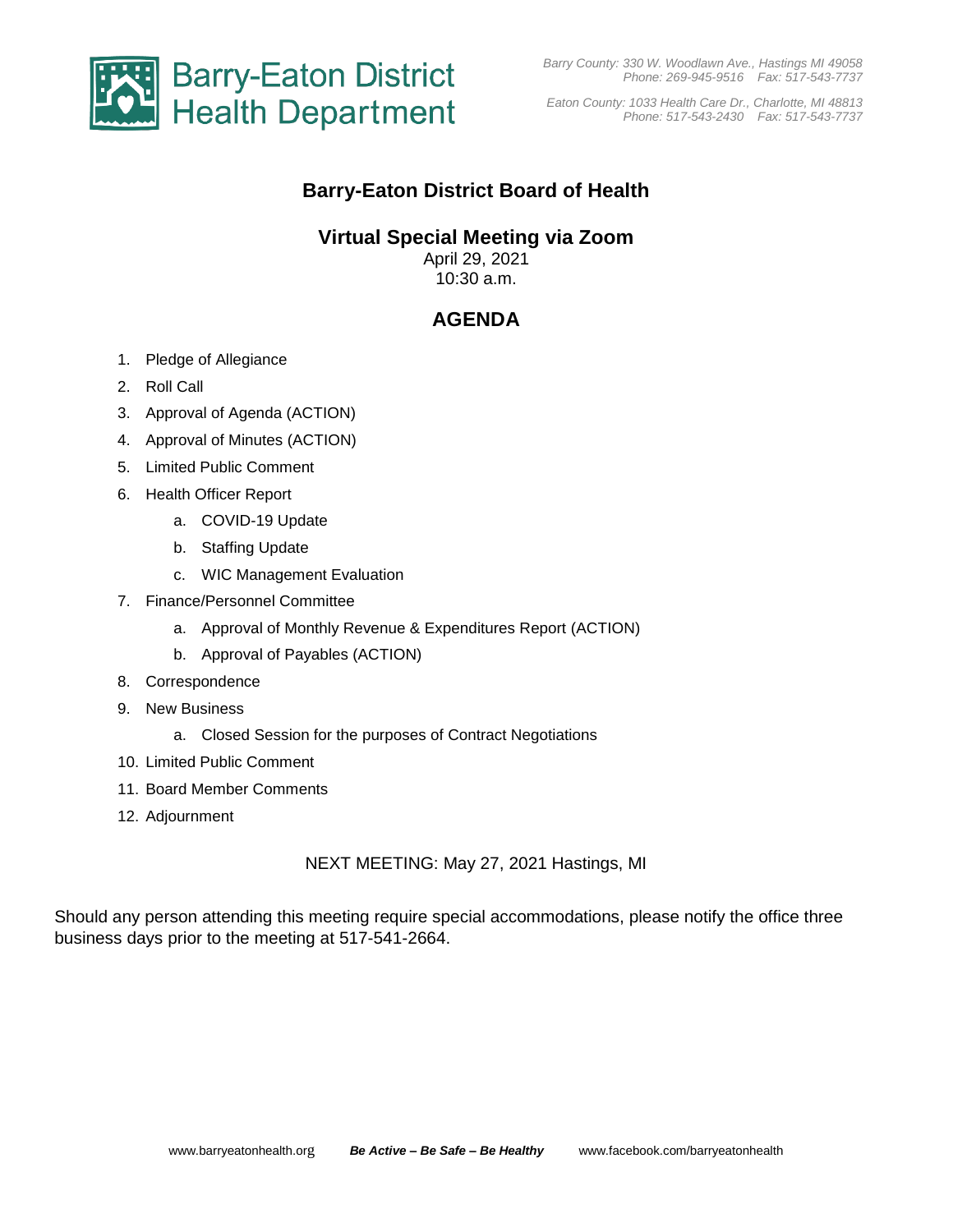

*Eaton County: 1033 Health Care Dr., Charlotte, MI 48813 Phone: 517-543-2430 Fax: 517-543-7737*

#### Minutes of the Board of Health Special Meeting April 29, 2021 Virtual Meeting via Zoom

Meeting was called to order by Chairperson Geiger at 10:30 a.m.

| 1. | Pledge of<br>Allegiance          | All present joined in for the Pledge of Allegiance.                                                                                                                                                                                                                                                                                                                                                                                                                                                                                                                                                                                                                                                                                                                                                                                                                                                                                                                                                                                                                                                                                                                                                                                                                                                                                                                                                                                                                                                             |  |  |
|----|----------------------------------|-----------------------------------------------------------------------------------------------------------------------------------------------------------------------------------------------------------------------------------------------------------------------------------------------------------------------------------------------------------------------------------------------------------------------------------------------------------------------------------------------------------------------------------------------------------------------------------------------------------------------------------------------------------------------------------------------------------------------------------------------------------------------------------------------------------------------------------------------------------------------------------------------------------------------------------------------------------------------------------------------------------------------------------------------------------------------------------------------------------------------------------------------------------------------------------------------------------------------------------------------------------------------------------------------------------------------------------------------------------------------------------------------------------------------------------------------------------------------------------------------------------------|--|--|
| 2. | <b>Roll Call</b>                 | Board Members Present: Commissioner Blake Mulder, Commissioner Joe<br>Brehler, Commissioner Ben Geiger, Commissioner Jeremy Whittum and<br>Commissioner Jon Smelker.<br>Staff Present: Colette Scrimger (Health Officer), Andrew Roush (Administrative                                                                                                                                                                                                                                                                                                                                                                                                                                                                                                                                                                                                                                                                                                                                                                                                                                                                                                                                                                                                                                                                                                                                                                                                                                                          |  |  |
|    |                                  | Services Director), Taylor Olsabeck (Epidemiologist), Laurel McCamman<br>(Personal Health Supervisor) and Anne Barna (Planning and Health Promotion<br>Director).                                                                                                                                                                                                                                                                                                                                                                                                                                                                                                                                                                                                                                                                                                                                                                                                                                                                                                                                                                                                                                                                                                                                                                                                                                                                                                                                               |  |  |
| 3. | Approval of<br>Agenda            | Motion by Commissioner Smelker, supported by Commissioner Brehler to<br>approve the agenda as provided. All ayes, motion carried.                                                                                                                                                                                                                                                                                                                                                                                                                                                                                                                                                                                                                                                                                                                                                                                                                                                                                                                                                                                                                                                                                                                                                                                                                                                                                                                                                                               |  |  |
|    | 4. Approval of<br><b>Minutes</b> | Motion by Commissioner Mulder, supported by Commissioner Smelker to<br>approve the March 2021 Regular Meeting minutes as provided. All ayes,<br>motion carried.                                                                                                                                                                                                                                                                                                                                                                                                                                                                                                                                                                                                                                                                                                                                                                                                                                                                                                                                                                                                                                                                                                                                                                                                                                                                                                                                                 |  |  |
| 5. | <b>Limited Public</b><br>Comment | <b>NONE</b>                                                                                                                                                                                                                                                                                                                                                                                                                                                                                                                                                                                                                                                                                                                                                                                                                                                                                                                                                                                                                                                                                                                                                                                                                                                                                                                                                                                                                                                                                                     |  |  |
| 6. | <b>Health Officer</b><br>Report  | COVID-19 Update<br>a.<br>Taylor provided the Board with a summary of Covid data from the past<br>month, including County specific statistics related to variants, cases and<br>hospitalizations. Anne presented data on the Agency's vaccination<br>outreach efforts, ranging from allocating a share of vaccines to other<br>providers in the area to also offering a larger number of limited size<br>clinics. By holding smaller clinics and providing vaccine to area medical<br>offices and pharmacies, specific targeted geographic areas within the<br>district can be better served. Colette shared details regarding upcoming<br>testing events that BEDHD will be assisting with.<br>b. Staffing Update<br>The Agency still has a variety of vacancies and is actively seeking<br>qualified candidates to fill the available positions.<br><b>WIC Management Evaluation</b><br>c.<br>Laurel McCamman updated the Board on activities within the Agency's<br>WIC program, as well as the results of its recent Management<br>Evaluation by the State. Over the past year, BEDHD's WIC program<br>has provided uninterrupted client services to members of our<br>community through the use of remote technology, virtual store tours and<br>even offering curbside pickup of educational materials and supplies.<br>The program recently received high marks during an annual<br>Management Evaluation and was highly praised for the level of quality<br>nutritional education and services provided. |  |  |